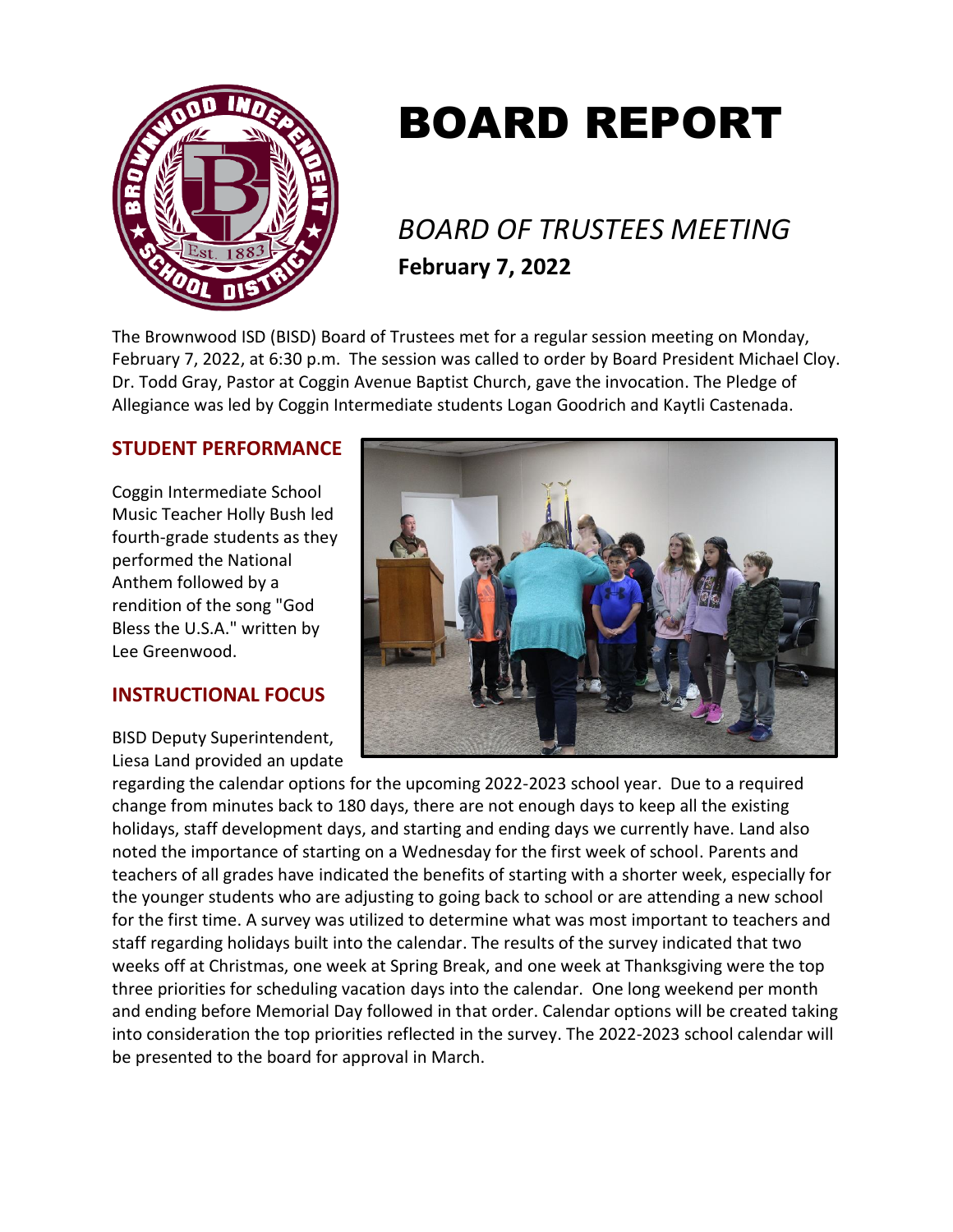# **RECOGNITIONS**

The following groups and individuals were recognized by BISD and were presented with certificates highlighting their achievements.



#### **BISD SPOTLIGHT**

The BISD Spotlight recognizes members of the faculty and staff who go the extra mile to ensure excellence in education for all our students. Spotlight recipients are chosen from peer nominations. February 2022 honorees were Northwest Elementary Kindergarten teacher Jamie Villanueva and BISD Instructional Technologist Elizabeth Gilmore. Spotlight honorees are pictured with BISD Trustee Amary Doremus and Northwest Elementary Principal Allison Northcutt (top), and BISD Deputy Superintendent Liesa Land and BISD Trustee Eric Evans (bottom).

# **BROWNWOOD MIDDLE SCHOOL ONE-ACT PLAY**

The Brownwood Middle School (BMS) One-Act play cast was recognized for their accomplishments as the District 6-4A Junior High One-Act Play Champions. Pictured are cast members along with BISD Trustee Eric Evans (left), BMS One-Act Play Director Reagan Fraze, and Assistant Director Ben Cox.

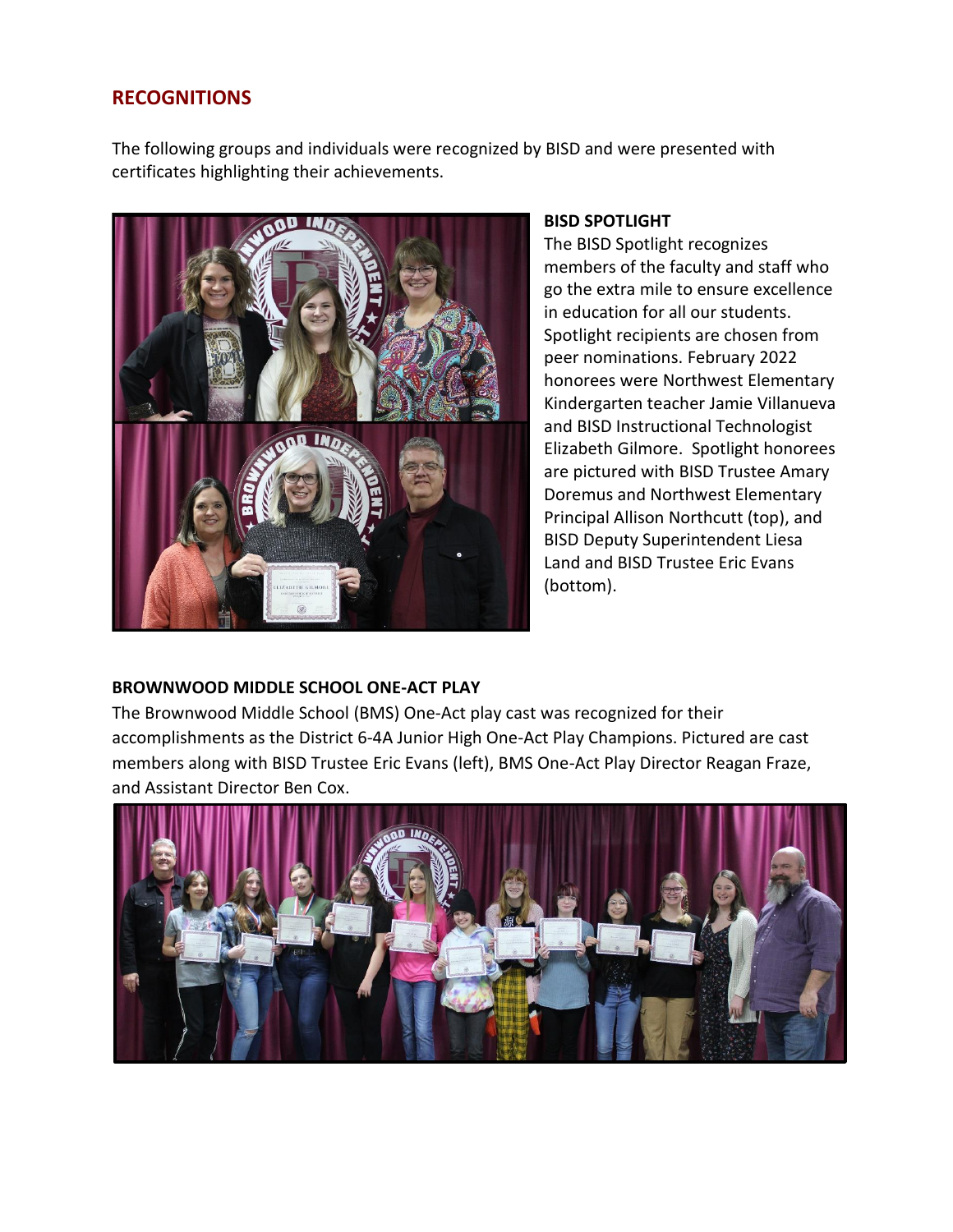### **BROWNWOOD LIONS VARSITY FOOTBALL**

The Brownwood Lions Varsity Football team was recognized for their individual player and team accomplishments this season as District 5-4A Varsity Football Bi-District Qualifiers. Pictured are team members along with BISD Head Football Coach and Athletic Director Sammy Burnett and BISD Trustee Eric Evans.



#### **REGION 15 ASSISTANT PRINCIPAL OF THE YEAR**

Woodland Heights Elementary Assistant Principal Kassie Russell was recognized for being selected as the Region 15 Assistant Principal of the Year. Pictured is Ms. Russell along with BISD Trustee Amary Doremus and Woodland Heights Elementary Principal Jeanette Lancaster.

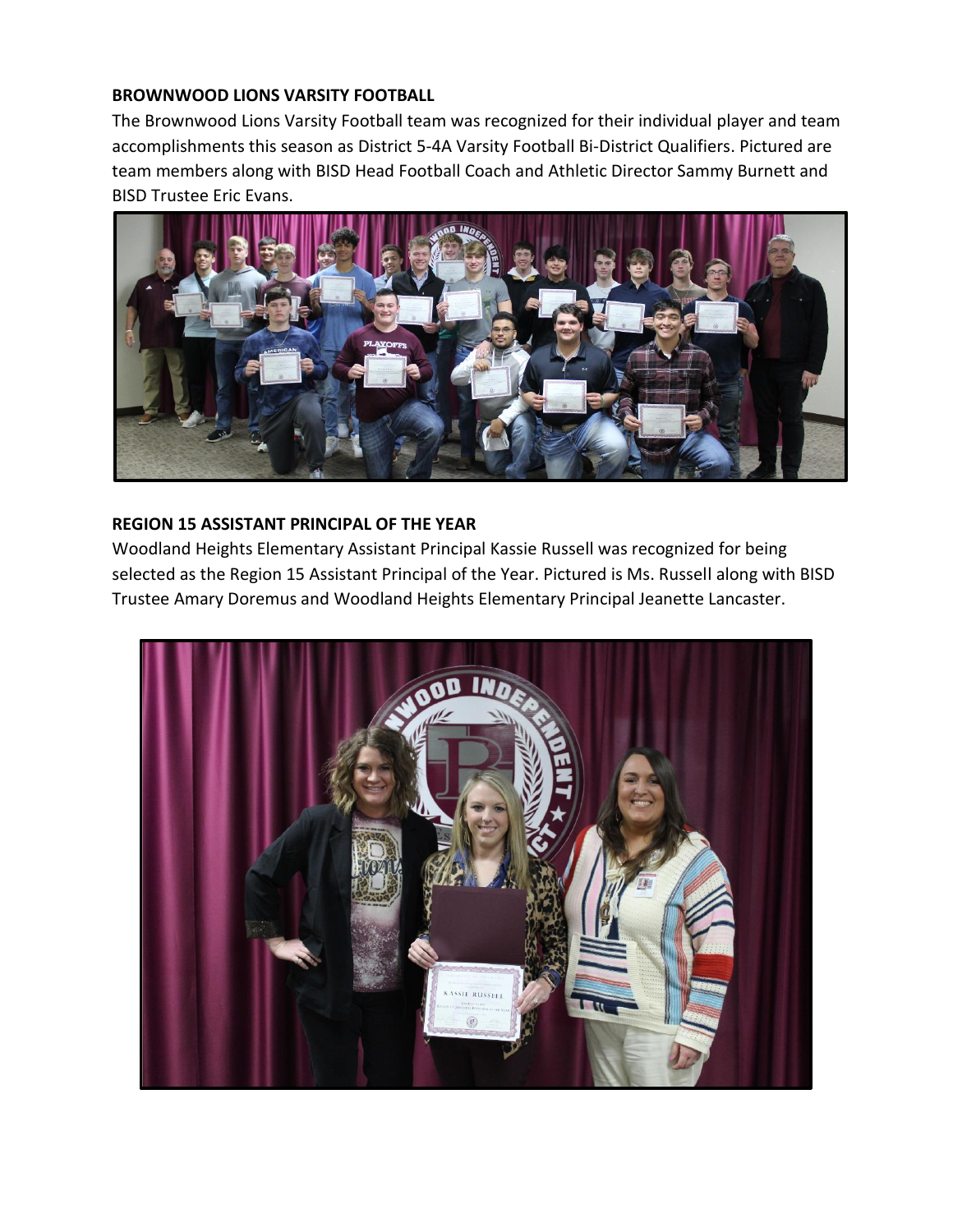# **BROWNWOOD MIDDLE SCHOOL SCIENCE TEACHERS**

BMS Science teachers, Shantel Elrod, Mendy Green, Johna Elliott, and Tim Thomas were recognized for their exemplary service in strengthening student academic achievement. The teachers are pictured below along with BMS Principal Sandra Richardson and BISD Trustee Eric Evans.



# **SUPERINTENDENT'S REPORT**

Dr. Young provided the following updates and information:

- $\bullet$  BISD was closed due to weather conditions February 3<sup>rd</sup> and 4<sup>th</sup>. BISD has enough minutes built into the calendar that the bad weather days will not affect upcoming early releases or holidays.
- On Monday, February 21, Brownwood High School (BHS) is holding an Academics & Endorsements meeting for 8th grade parents and students at 5:30 p.m. in the BHS auditorium. Also on this date at 6:00 p.m. BHS will feature the Business, Industry, and Trade Showcase (BITS), highlighting the great programs and endorsements at BHS.

# **DISCUSSION & ACTION ITEMS**

#### **DEPARTMENTAL REPORTS**

**Budget Calendar:** A calendar was provided that contained target dates for regular budget activities and processes through September 2022.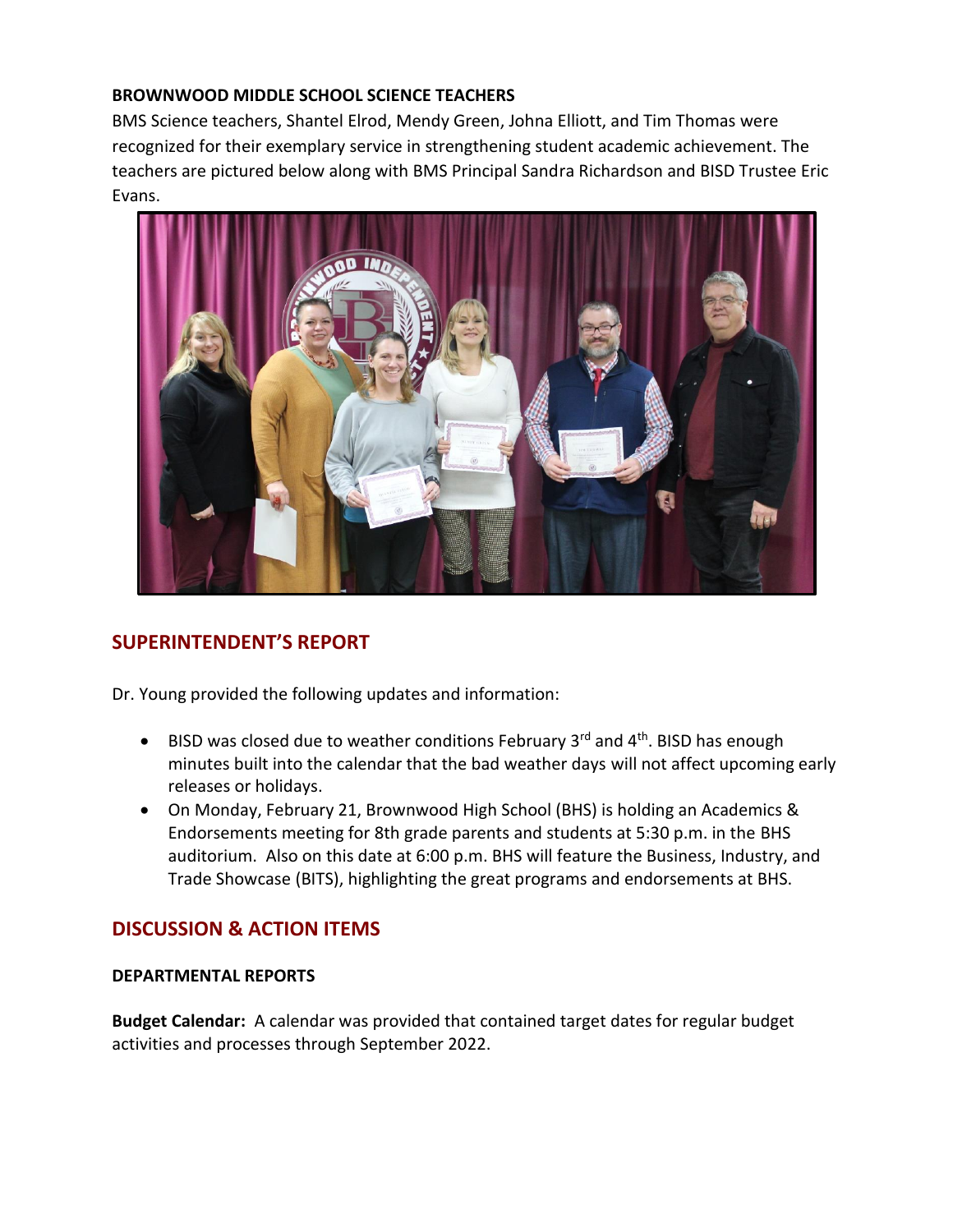**School Nutrition Report:** Southwest Food Service Excellence (SFE) provided a report regarding the status of the School Nutrition Department and ongoing initiatives including district-wide free lunches and various promotions and events. BISD Assistant Superintendent of Business and Finance Mitch Moore noted that SFE has been great throughout the pandemic and beyond, filling in any gaps and continuing to provide meals for students and staff even with hardships such as supply shortages and staff absences due to COVID. In 2021, from July to December, 116,410 breakfasts were served and 169,478 lunches were served.

**Pre-K, Kindergarten, & Head Start Roundup:** Dates and times for upcoming pre-k and kindergarten pre-registration events was provided. Beginning in the 2022-2023 school year, three-year-old children will be eligible for Brownwood ISD pre-k. Pre-registration events will be held at Brownwood ISD Central Support Center on Tuesday, April 5, from 11 a.m. to 6:00 p.m. and on Wednesday, April 6, from 9:00 a.m. to 4:00 p.m. A flyer with dates, times, and eligibility information has been prepared and will be released to the community.

**Project Neighborhood Update:** New attendance boundaries have been drawn. Parents with students that wish to attend a school other than where they are zoned, including any utilizing existing transfers, will need to file a new transfer request. Transfer applications will open April 1, 2022, and will close April 15, 2022. A proposal to the Board for Project Neighborhood approval is scheduled to be made in March. Additional community meetings regarding the progress on Project Neighborhood are scheduled for the following days:

- Tuesday, February 15, at Northwest Elementary 5:30 p.m.
- Tuesday, February 22, at Woodland Heights Elementary 5:30 p.m.
- Tuesday, March 1, at BISD Central Support Center 6:30 p.m.

# **PUBLIC HEARING ON TEXAS ACADEMIC PERFORMANCE REPORT (TAPR):**

At 7:14 p.m. the Board entered a public hearing for the TAPR report. The TAPR pulls together a wide range of information on the performance of students in each school and district in Texas every year. Performance is shown disaggregated by student groups, including ethnicity and socioeconomic status. The reports also provided extensive information on school and district staff, programs, discipline, and student demographics. The TAPR report will be available on each campus and on the district's website. The public hearing ended at 7:20 p.m.

# **CONSIDER APPROVAL OF INSTRUCTIONAL AIDE RETENTION STIPEND**

Throughout the year, campus instructional aides in the district have gone above and beyond in fulfilling their duties. Due to the current environment, aides are often used to assist with classroom coverage and other tasks that often fall outside their work assignment In a good faith effort to retain current BISD instructional aides, the district recommended that all campus instructional aide positions receive a \$1500.00 retention stipend. To receive the entire \$1500.00, an aide must have been an employee with BISD since September 1, 2021. The stipend amount for aides hired after September 31, 2021, will be prorated by their start date. On the February 2022 payroll, instructional aides will receive \$250.00 of their stipend amount. The remaining stipend will be paid out per paycheck over the next six pay dates. The total cost of the aide retention stipends is approximately \$88,500. BISD currently has unfilled instructional positions, which allows the district to implement the retention stipend plan with little impact on the current budget. BISD Trustee Eric Evans made a motion to approve the Teacher Aide Retention Stipends for the 2021-2022 school year as presented. BISD Trustee Amary Doremus seconded the motion. The motion was approved unanimously.